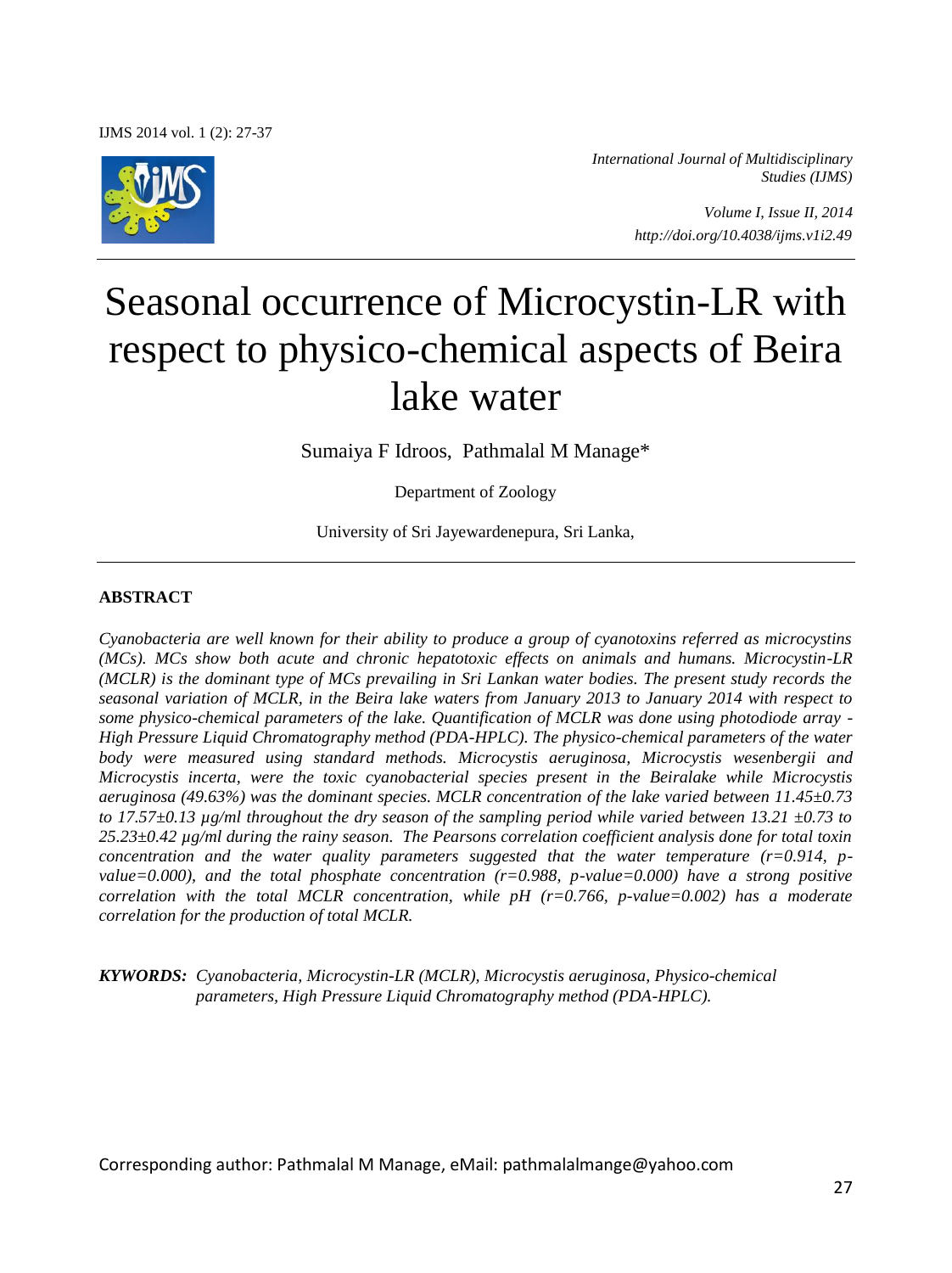## **1.INTRODUCTION**

Cyanotoxins are a group of naturally produced biomolecules from several genera of cyanobacteria that occur in freshwaters around the world and have been well documented as a potential hazard to human health (Carmichael, 1995). Microcystins (MCs) are reported to be the most commonly occurring cyanotoxins found in water, and have been linked with poisonings of animals and humans exposed to contaminated water (Coddet al., 1989). Cyanobacteria, such as *Microcystis* sp, *Anabaena* sp, *Planktothrix* sp (*Oscillatoria*), *Nostoc* sp, and *Hapalosiphon* sp are mainly responsible for the production of MCs (Imanishi et al.,2004). The most common MC is Microcystin-LR (MCLR) that has the structure of cyclo (D-Ala-L-Leu-D-MeAsp-L-Arg-Adda-D-Glu-Mdha) (Carmichel, 1992).

The potency of MCLR in human was demonstrated in 1996 when 50 patients at a haemodialysis centre in Brazil died as a result of acute hepatic failure. It was discovered that the water used for dialysis had been contaminated with MCLR at concentrations high enough to cause severe liver damage (Jochimsen et al., 1998). Exposure to low levels of MCs in drinking water over a prolonged period may contribute to life threatening illnesses such as primary liver cancer through the known tumour-promoting activities of these compounds (Yu, 1994). In Southern China there are areas of very high rates of primary liver cancer, and epidemiological studies have linked this to drinking of surface water containing MCs (Elbenstein 2012). In another area in China, colon cancer rates have shown a correlation with concentration of MCs in the various water sources. Recent evaluation of carcinogenesis from MCs exposure by the

international Agency for Research in Cancer has determined that MCLR and other MCs are possible carcinogens, based substantially on their demonstrable tumour promoting effects in laboratory studies with rodents (Ngwa et al., 2014).

A significant source of cyanobacterial toxin exposure is recreational use of contaminated fresh water bodies because large populations are likely to be exposed and toxins may occur in high concentrations. Initial epidemiologic studies did not focus on an association between recreational cyanobacteria exposure and adverse health effects (Phillip and Bates, 1992). More recently, Stewart et al. (2006b) found that people who used personal watercraft on lakes with high cyanobacteria concentrations (cell surface area> 12.0 mm2/ml) were 2.1 times more likely to report symptoms, particularly respiratory symptoms, than were persons who used their personal watercraft on lakes with low cyanobacteria concentrations (cell surface area < 2.4  $mm2/ml$ ).

Environmental factors play an important role in the production of MCs. Field studies in South Africa (Wicks and Thiel, 1990) have shown that certain environmental factors are associated with the amount of toxins found in cyanobacterial blooms. Factors which are closely related to the growth of Microcystis have most commonly been selected to investigate their effects on the production of MCs. The effects of environmental factors on toxin production by cyanobacteria have also been shown by laboratory studies (Sivonnen, 1990).

Many authors have looked at the effects of physical, chemical and biological factors on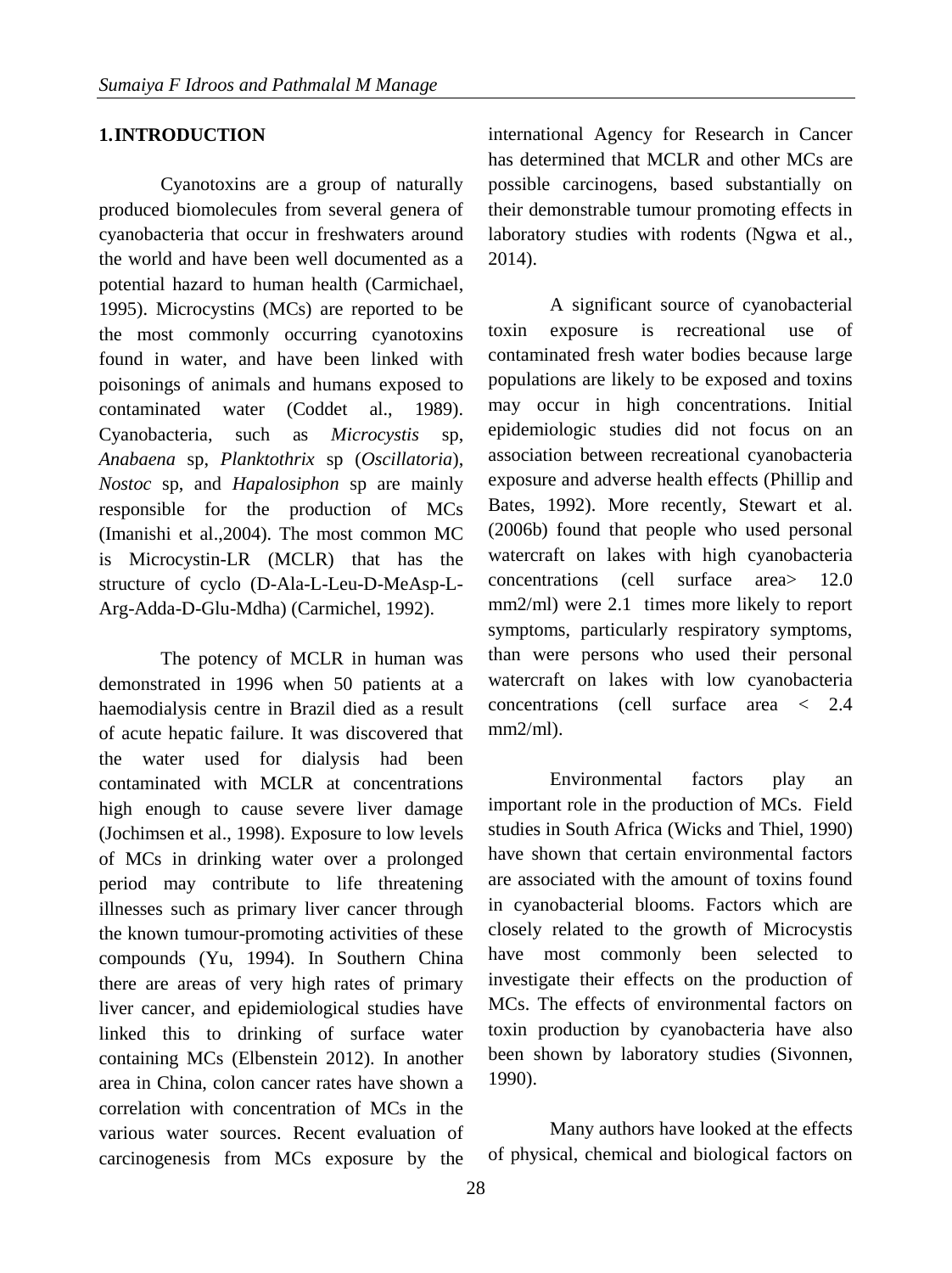the toxin production. Studies by Gorham (1964), Runnegar et al. (1983), and Van der Westhuizen and Eloff (1983) have demonstrated that temperature can have a marked effect on toxin production by *M. aeruginosa* in the  $18-32$  <sup>o</sup>C range, whereas Watanabe and Oishi (1985) and Ohtake et al. (1989) have found temperature in this range had no or little effect on toxin production. Much studies have been conducted on the relationship between prevailing ratios of nitrogen and phosphorus and the composition and density of phytoplankton assemblages. In 1986, Carmichael demonstrated that the emission of nitrogen causes approximately tenfold decrease in toxicity.

Most of the studies have concluded that toxicity (Codd et al., 1989) and toxin content of the cells (Watanabe *et al.,* 1989) are highest at the late logarithmic growth phase. The effects of temperature (Codd *et al.,* 1989) and light (Codd *et al.,* 1988) on toxin production of *M. aeruginosa* were the most commonly studied parameters, and only a few studies consider the influence of other factors such as main nutrients (Watanabe and Oishi 1985) or pH (Van der Westhuizen and Eloff 1983). More information is needed regarding the influence of these factors on toxin production and growth of cyanobacteria to understand the dynamics of toxic blooms in nature.

Therefore, this study was undertaken to evaluate the seasonal variation of MCLR in Beira lake waters and relate them with the physico-chemical and biological properties of the lake water. The Beira Lake is situated within the city of Colombo, and covers 6, 53,000  $m<sup>2</sup>$  with a catchment area of 4, 48, 000 m<sup>2</sup>. It has a history of severe cyanobacterial blooms. In May 2006, Sri Lankan media

reported the deaths of a large number of fish and the presence of a heavy growth of algae in the Beira Lake (Magana-Arachchi et al., 2008). Moreover, the Beira lake is extensively used for recreational purposes in recent days.

# **2. METHODS AND MATERIALS**

## **a. Chemicals and Reagents**

All chemicals used for the toxin analysis was of HPLC grade, purchased from Sigma, Aldrich, USA. MCLR standards were received from the research collaborator, Robert Gordon University, UK.

## **b. Study area and sampling**

The study was conducted in the Beira Lake Sri Lanka (6°55'38" N, 79°51'18" E) from January 2013 to January 2014. Five sampling locations (Fig.1) were selected for the study and monthly sampling was done to collect water, bloom and phytoplankton samples. Samples were collected to sterilized clean glass bottles and transported to the laboratory kept in ice.



**Figure1:** sampling locations of the beira lake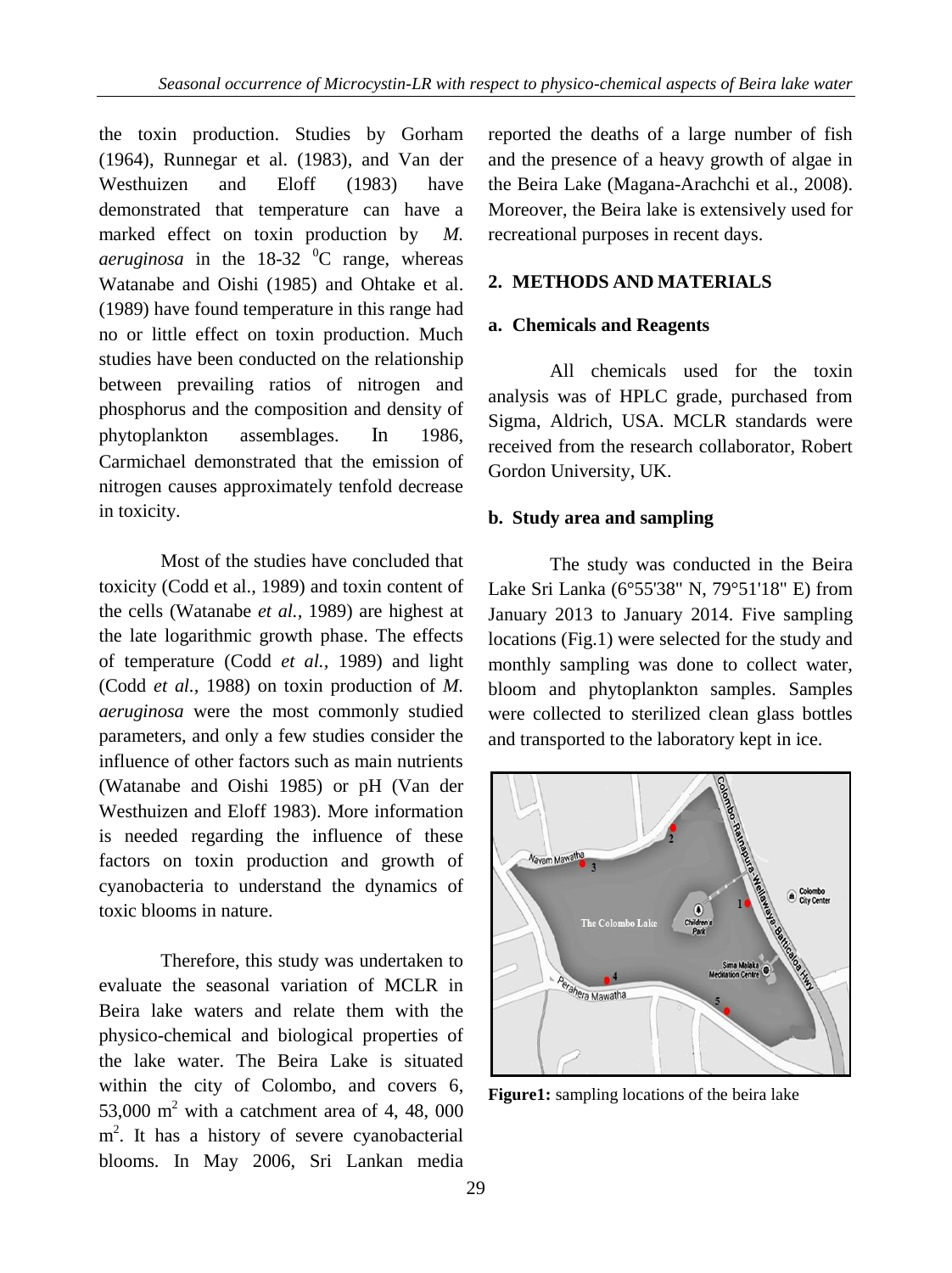#### **c. Analysis of physico- chemical parameters**

The physico-chemical parameters of the collected surface water samples were analyzed. Water temperature  $({}^{0}C)$ , dissolved oxygen (mg/l), pH and electric conductivity (µS/cm) were measured at the site itself using thermometer (Immersion, Philip harris, England), DO meter (Oxi 320/ set, WTW Co., Weilheim, Germany), pH meter (330/ set ,WTW Co., Weilheim, Germany) and conductivity meter (340A/set ,WTW Co., Weilheim, Germany) respectively. Samples were kept in an ice box during transportation and stored in  $4<sup>0</sup>C$  until analysis. Total nitrate concentration (mg/l) and total phosphate concentration (mg/l) were measured according to standard spectrophotometric method (Silva et al. 1996).

#### **d. Analysis of biological parameters**

Chlorophyll-a concentration of the collected water samples were measured within 24 hours of sampling, according to standard spectrophotometric method described by Arvola(1981). Phytoplankton samples were collected by filtering 100 liters of water through 55μm plankton net and were fixed with acidified Lugals' solution at final concentration of 1% followed by natural sedimentation. Identification of cyanobacteria was carried out under light microscopy using standard keys (Prescot, 1978). Enumeration of cyanobacterial cell density was done using a shedwick rafter counting chamber under the light microscope (x 40).

## **e. Extraction and quantification of Microcystin-LR**

Extraction of Microcystin-LR was extracted according to Lawton et al 1994. The

collected scum samples were filtered through 0.2 µm filter papers. The filter paper which contained cell bound microcystin component, were folded with the upper surface intermost, was placed in a suitable container and freeze thawed until extraction. Filter disks were placed in glass beakers containing 20ml of methanol and allowed for extraction for 1hour at room temperature. The liqour was decant into a pear shaped rotary evaporator flask (50ml) and the filter was gently squeezed with a spatula to ensure maximum tranfer to the liquid. Then the sample was rotary evaporated at 40 0C in vacuo until dry. The residue was resuspended in 2x 250 µl of methanol prior to analysis by PDA-HPLC. The HPLC diode array was employed to analyses the extracted toxin concentration according to the method described by Lawton et al., 1994.

#### **F. Statistical analysis**

Pearsons correlation coefficient was calculated between each measured water quality parameter and total MC-LR concentration using the MINITAB software.

#### **3.RESULTS**

The present study recorded high levels of water temperature, pH and total phosphate during May 2013 (Table 1). DO value was highest during November 2013 and the lowest was recorded in December 2013. Both, water conductivity and total nitrate concentrations were recorded to be at the highest during December 2013.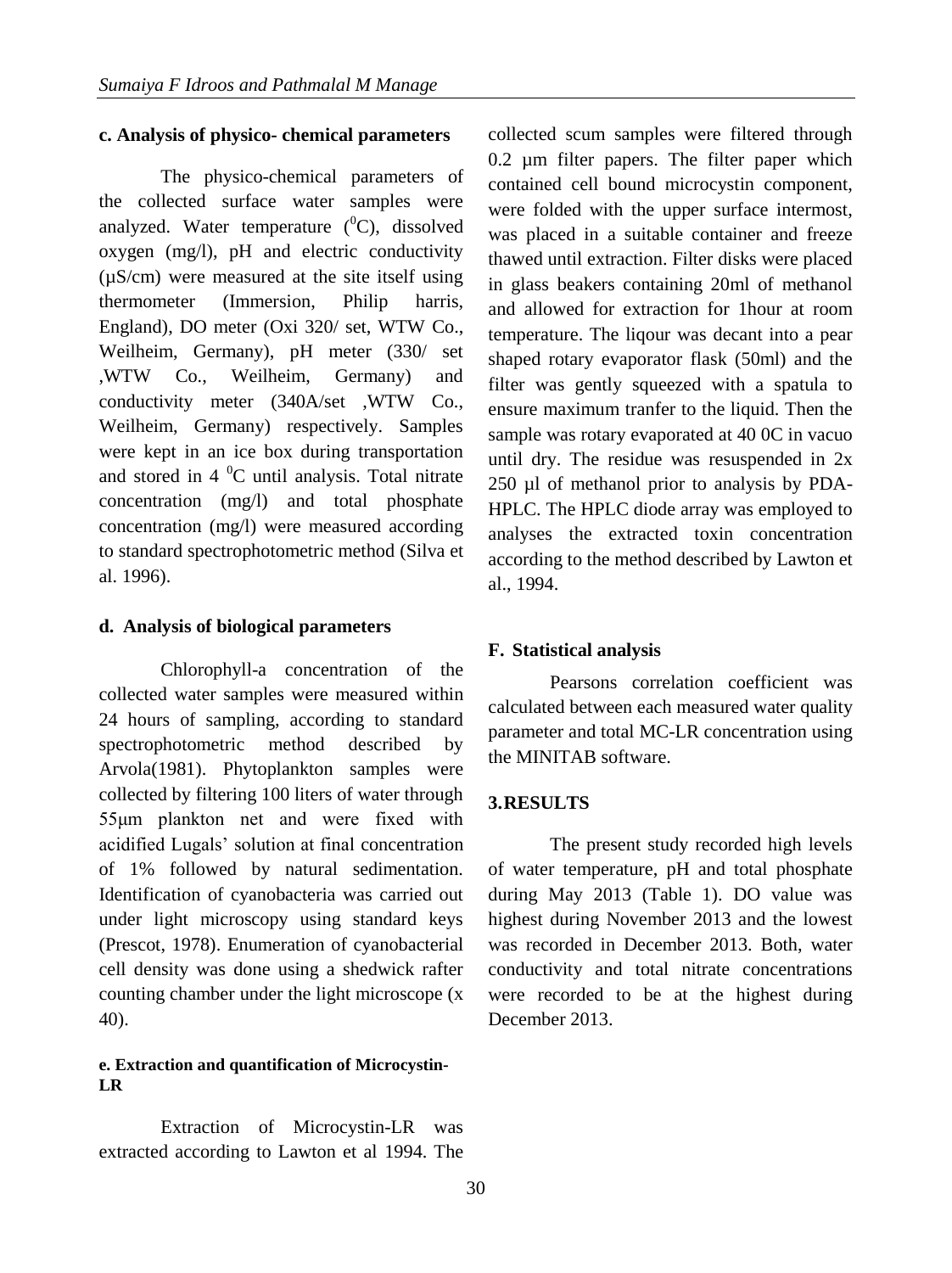| Month     | Water<br>temperatur<br>e(0C) | DO(mg/l)         | pH              | Conductivi<br>ty $(\mu S/cm)$ | $N-$<br>NO3(mg/l) | Total<br>phosphate<br>concentratio<br>$n$ (mg/l) | Chlorophyll-a<br>concentration<br>(mg/l) |
|-----------|------------------------------|------------------|-----------------|-------------------------------|-------------------|--------------------------------------------------|------------------------------------------|
| January   | $27.3 \pm 0.12$              | $4.21 \pm 0.14$  | $8.17 \pm 0.80$ | $215 \pm 0.65$                | $0.016 \pm 0.06$  | $0.189 \pm 0.003$                                | $21.9 \pm 0.37$                          |
| February  | $27.7 \pm 0.32$              | $5.48 \pm 0.22$  | $9.23 \pm 0.59$ | $303 \pm 0.14$                | $0.01 \pm 0.001$  | $0.198 \pm 0.005$                                | $25.87 \pm 0.05$                         |
| March     | $28.5 \pm 0.49$              | $5.93 \pm 0.03$  | $9.13 \pm 0.05$ | $298 \pm 0.78$                | $0.012 \pm 0.001$ | $0.156 \pm 0.001$                                | $25.98 \pm 0.32$                         |
| April     | $29.4 \pm 0.21$              | $5.93 \pm 0.001$ | $9.55 \pm 0.02$ | $293 \pm 0.07$                | $0.011 \pm 0.001$ | $0.178 \pm 0.05$                                 | $23.65 \pm 0.21$                         |
| May       | $29.9 \pm 0.18$              | $6.01 + 0.21$    | $9.93 \pm 0.16$ | $256 \pm 1.35$                | $0.017 \pm 0.001$ | $0.298 \pm 0.03$                                 | $32.76 \pm 0.44$                         |
| June      | $27.7 \pm 0.11$              | $5.72 \pm 0.03$  | $8.98 \pm 0.31$ | $267 \pm 0.89$                | $0.01 \pm 0.001$  | $0.167 \pm 0.01$                                 | $23.45 \pm 0.53$                         |
| July      | $27.7 \pm 0.67$              | $5.89 \pm 0.06$  | $8.56 \pm 0.15$ | $245 \pm 2.05$                | $0.019 \pm 0.001$ | $0.149 \pm 0.01$                                 | $27.89 \pm 0.22$                         |
| August    | $28 \pm 0.32$                | $3.11 \pm 0.11$  | $5.08 \pm 0.03$ | $415 \pm 2.06$                | $0.024 \pm 0.011$ | $0.132 \pm 0.05$                                 | $12.32 \pm 0.25$                         |
| September | $27.7 \pm 0.34$              | $5.09 \pm 0.03$  | $8.79 \pm 0.06$ | $238 \pm 0.05$                | $0.015 \pm 0.001$ | $0.155 \pm 0.09$                                 | $25.67 \pm 0.12$                         |
| October   | $28 \pm 0.67$                | $6.11 \pm 0.57$  | $9.31 \pm 0.21$ | $249 \pm 0.98$                | $0.016 \pm 0.001$ | $0.129 \pm 0.01$                                 | $27.09 \pm 0.02$                         |
| November  | $27.6 \pm 0.77$              | $6.18 \pm 0.41$  | $9.8 \pm 0.08$  | $238 \pm 0.32$                | $0.018 \pm 0.001$ | $0.141 \pm 0.07$                                 | $24.21 \pm 0.37$                         |
| December  | $27.5 \pm 0.05$              | $2.98 \pm 0.03$  | $8.5 \pm 0.77$  | $524 \pm 0.44$                | $0.029 \pm 0.001$ | $0.121 \pm 0.08$                                 | $12.89 \pm 0.18$                         |
| January   | $27.5 \pm 0.07$              | $4.65 \pm 0.32$  | $8.15 \pm 0.06$ | $223 \pm 0.58$                | $0.015 \pm 0.001$ | $0.132 \pm 0.04$                                 | $21.98 \pm 0.15$                         |

**Table 1.** Physico-chemical and biological parameters of the beira lake

Toxin production varies greatly among different strains of the same species, genetic differences and metabolic processes may also be important in the production of these secondary metabolites (WHO). The analysis of phytoplankton composition of the lake recorded that *Microcystis aeruginosa* (*M.aeruginosa*), *Microcystis wesenbergii* (*M.wesenbergii*) and *Microcystis incerta* (*M.incerta*) were the toxin

producing species present in the water body. Table 2 presents the percentages of *M. aeruginosa*, *M. wesenbergii* and *M. incerta* that were present during the sampling period. Moreover, *Pediastrum duplex*, *Actinastarum* sp, *Scenedesmus armatus*, *Coelastrum* sp, and *Chlorococcus* sp were the non-toxic strians present in lake water.



**Figure 2.** The dominant MC-LR producing species recorded (a) *M. aeruginosa* (10x10) (b) *M.wesenbergii* (10x10) (c) *Microcystis incerta* (10x10)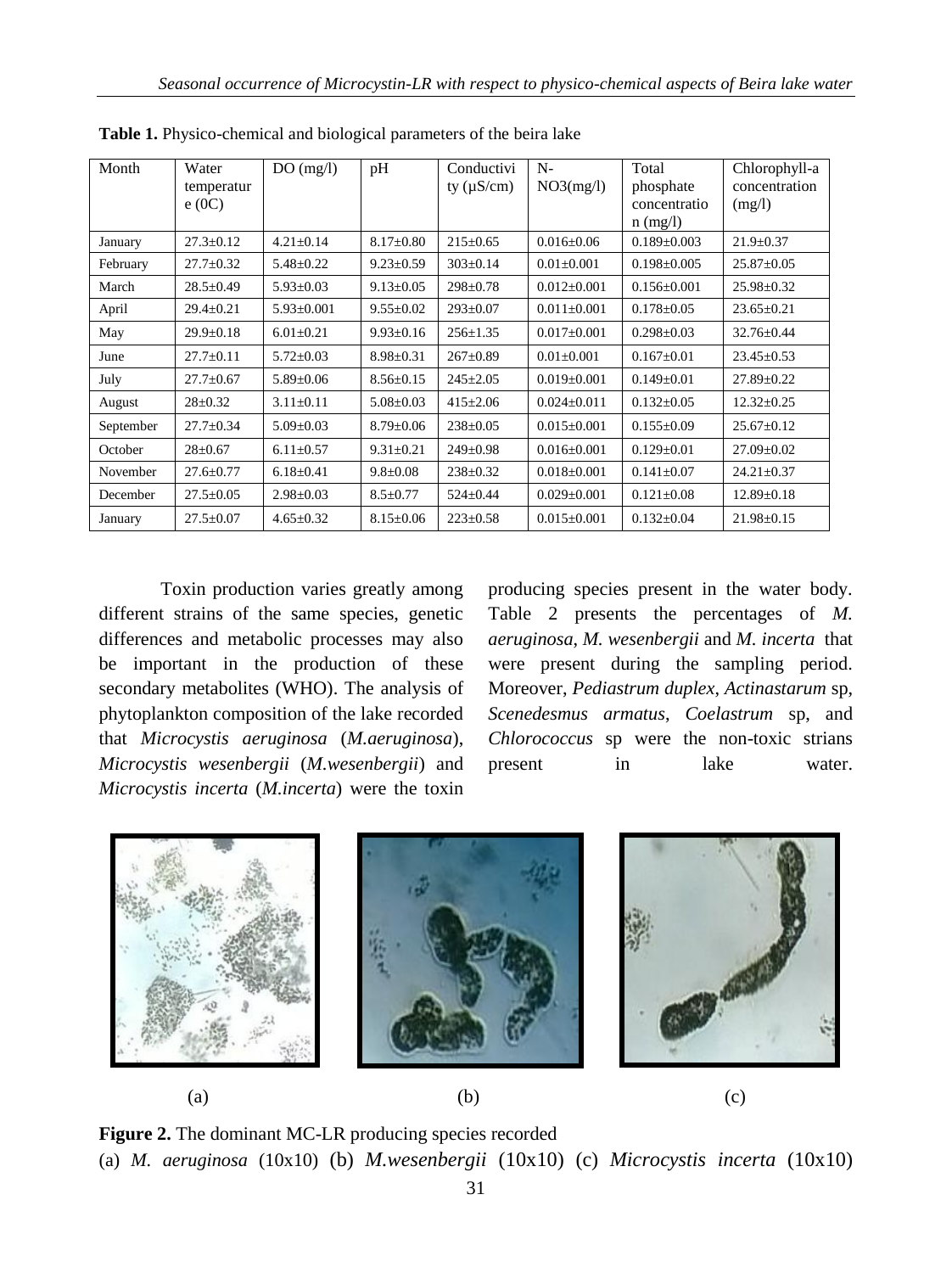| Sampling        | $M_{\cdot}$ | $M_{\cdot}$  | $M_{\cdot}$ |
|-----------------|-------------|--------------|-------------|
| month           | aeruginosa  | wesenbergii( | incerta     |
|                 | (%)         | %            | (%)         |
| January<br>2013 | 36.52       | 30.48        | 33.00       |
| February        | 36.79       | 34.20        | 29.01       |
| March           | 36.41       | 33.15        | 30.43       |
| April           | 40.71       | 16.52        | 42.77       |
| May             | 48.86       | 21.79        | 29.35       |
| June            | 49.63       | 8.82         | 41.54       |
| July            | 36.97       | 33.24        | 29.79       |
| August          | 32.74       | 34.01        | 33.25       |
| September       | 35.00       | 32.37        | 32.63       |
| October         | 36.90       | 30.70        | 32.39       |
| November        | 34.09       | 36.62        | 29.29       |
| December        | 31.68       | 36.64        | 31.68       |
| January<br>2014 | 35.87       | 30.43        | 33.69       |

**Table 2.** Percentages of toxin producing *Microcystis* species during the sampling period.

*M.aeruginosa* was the dominant species recorded and the highest percentage was recorded on June 2013 while the lowes was recorded on December 2013.

Fig.2 presents the chlorophyll-a concentrations and the total phytoplankton densities recorded. Highest Chlorophyll-a concentration was recorded in May 2013 while the lowest was recorded in August 2013. The total phytoplankton density showed a relationship with chlorophyll-a concentrations as total phytoplankton density was highest in May 2013  $(5.69 \times 10^{7} \text{ cells/ml})$  while in August

it was at the lowest recording  $2.65 \times 10^7$  cells/ml. Chlorophyll-a concentration has been used as an indicator to estimate microcystin levels in water bodies (Ha et al., 2011). However, the total chlorophyll-a concentration did not show a clear relationship with the total cyanobacterial density (Fig.3).



**Figure 2.** Chlorophyll-a concentrations and total phytoplankton cell densities



**Figure 3.** Chlorophyll-a concentrations and the cyanobacterial densities (Open bars- *M.aeruginosa*, Black bars-*M. wesenbergii*, hatched bars- *M. incerta*, closed circle- Chlorophyll-a concentrations)

The present study also records a variation of MC-LR concentration with respect to cyanobacterial densities. Fig. 4 presents that MC-LR concentration was recorded at maximum level  $(25.23 \text{ µg/ml})$  in May 2013, when *M.aeruginosa* cell counts were also at maximum (2.78±0.15 cells/ml).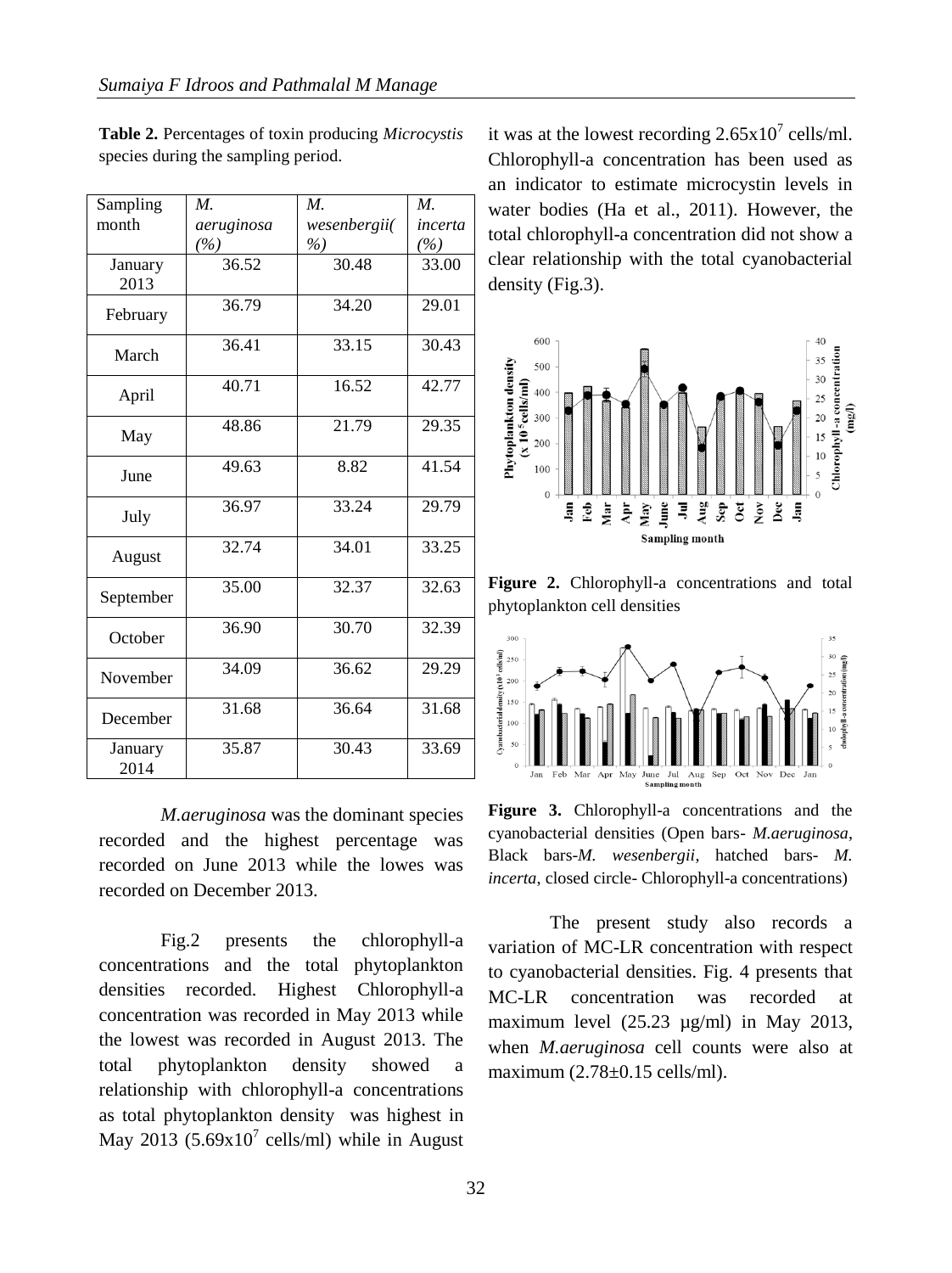

**Figure 4.** MC-LR concentration with respect to cyanobacterial cell densities (open bars-*M.aeruginosa*, closed bars- *M.wesenbergii* , hatched bars- *M. incerta* , diamonds- MC-LR concentrations)

The Pearsons correlation coefficient calculated between measured water quality parameters and MCLR concentrations suggested that water temperature and the total phosphate concentration showed a strong positive relationship while the pH value of water showed a moderate correlation. The remaining parameters did not show a clear relationship with the toxin concentrations. The following table gives the Pearsons correlation coefficient values and the p-values gained.

**Table 3.** The Pearsons correlation coefficient values and the p-values between total MC-LR concentration and water quality parameters

| Water quality          | Pearsons       | p-value |
|------------------------|----------------|---------|
| parameter              | correlation    |         |
|                        | coefficient(r) |         |
| Water temperature      | 0.914          | 0.000   |
| $\rm ^0\rm C$          |                |         |
| рH                     | 0.766          | 0.002   |
| DO(mg/l)               | 0.422          | 0.151   |
| Conductivity           | $-0.346$       | 0.248   |
| $(\mu S/cm)$           |                |         |
| <b>Total N-nitrate</b> | $-0.375$       | 0.206   |
| (mg/l)                 |                |         |
| Total phosphate        | 0.988          | 0.000   |
| (mg/l)                 |                |         |
| Chlorophyll-a          | 0.244          | 0.462   |
| concentration          |                |         |
| (mg/l)                 |                |         |

The graphs (Fig.5) below indicates the scatter plots gained for the relationship between water temperature, pH and total phosphate concentration with total MC-LR concentration.

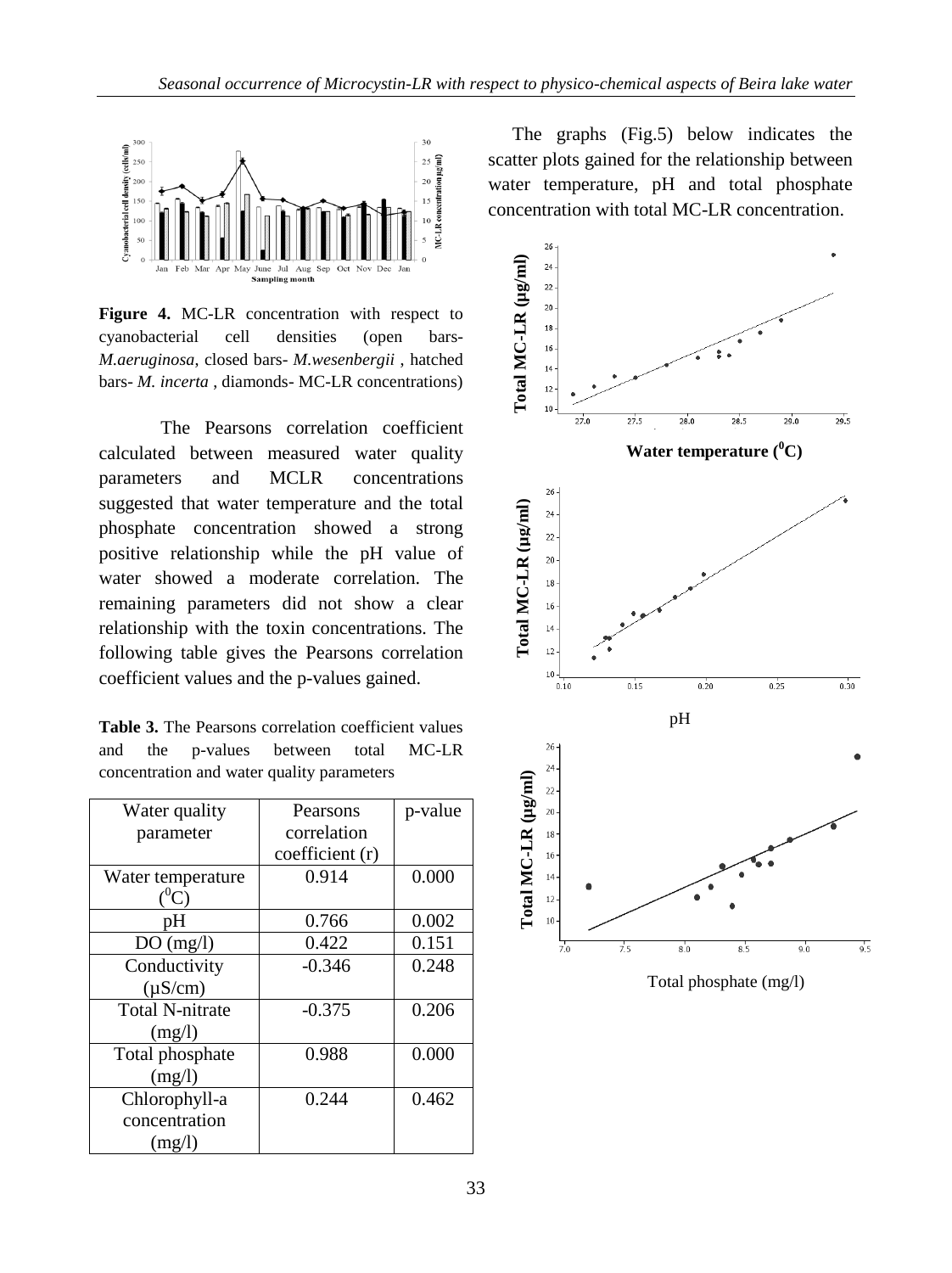# **4. DISCUSSION**

The factors inducing the production of toxins by cyanobacteria are not well known. Many studies have demonstrated that the chlorophyll-a concentration effect on toxin production. Interestingly the present study records that chlorophyll-a concentrations counts for both toxic and nontoxic species present in water. Thus, chlorophyll-a concentrations have no relationship with cyanobacterila cell density but shows a strong relationship to total phytoplankton density.

Furthermore, many laboratory studies have demonstrated that some of the same environmental factors as temperature, light, nitrogen concentrations, carbon availability (in the form of bicarbonate, carbonate and carbon dioxide), phosphate concentrations and pH, could be important in toxin production (WHO).

Van der Westhuizen and Eloff (1983) recorded high toxicities when temperature levels were raised. In general, cyanobacteria prefer warm conditions, and low temperatures are one of the major factors that ends cyanobacterial blooms (Oberholster et al 2004). Furthermore Van der Westhuizen and Eloff (1983) determined that temperature has the most pronounced effect on toxicity. In addition the toxin levels were recorded to be high in elevated pH levels. Normally cyanobacterial blooms prevail in alkaline conditions. Song et al 1998 demonstrated that Microcystin production varies dramatically under different pH values. The present study records high levels of MC-LR at high temperature and pH as p-values obtained during the pearsons correlation coefficient for temperature and pH were 0.000 and 0.002 respectively (Table 3).

MCLR concentrations were also positively correlated with the total phosphate concentration (Fig.5a), suggesting that progressive eutrophication (i.e. nutrient enrichment) of lakes by natural or anthropogenic activities (such as fertilizer runoff) may increase the quantity of MC-LR produced. The N-NO3 concentrations did not show any relationship to total toxin levels. According to Van der Westhuizen and Eloff 1983*M. aeruginosa* does not possess heterocysts, and it cannot fix atmospheric nitrogen in aerobic environments as do heterocystis genera such as *Anabaena*. Therefore Nitrogeon nor N-NO3 cannot be considered as a limiting factor in this situation.

Pilotto et al. (1997) reported that persons exposed for more than 1 h to recreational waters containing elevated concentrations of cyanobacteria (>5000 cells/ mL) were more likely to report complications like repiratory problems. Moreover, studies of Backer et al 2010 suggests that people who were exposed to recreational waters contaminated with MCs had high concentrations of the toxins in their nasal swabs. The present study records high values for cyanobacterial cells and the values were greater than the >5000 cells/ml. Therefore, people who live around the lake and the recreational users are greatly exposed to high toxin levels which are prevailing in the Beira lake.

Thus, the study suggests that according to the climatic condition prevailing in Sri Lanka, MC-LR production of the cyanobacetrial species depend on the water temperature, pH and total phosphate concentrations. In addition the mean rainfall of the area can also effect on the toxin levels.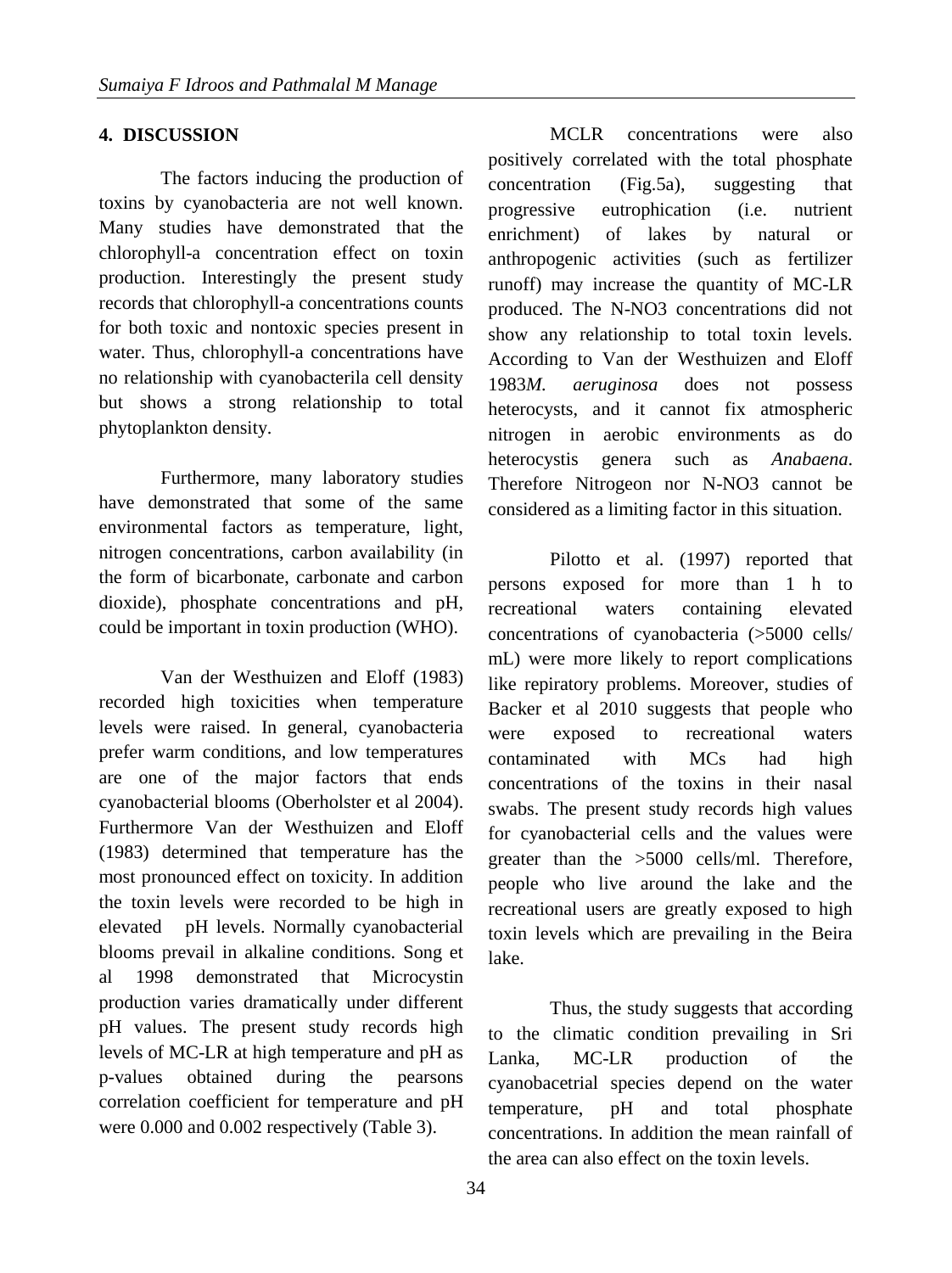## **CONCLUSION AND FUTURE WORK:**

The study concludes that the MC levels in water exhibits a seasonal variation pattern specially with relevant to certain physicochemical parameters like water temperature, pH and total phosphate concentrations. These parameters can trigger algal bloom conditions and alternatively result in high toxin levels in water.

In future it is expected to study the diurnal effect on MC levels in water of the above lake.

# **ACKNOWLEDGEMENT**

The authors wish to thank the National research council of Sri Lanka for the financial assistance provided under NRC; 11-034 grant.

# **REFERENCES:**

- CARMICHAET, W.W. (1995). Cyanobacterial toxins. In: Hallegraeff, G.M., Anderson, D.M., Cembella, A.D. (Eds.), Manual on Harmful Marine Microalgae.United Nations Educational, Scientific and Cultural Organisation, Paris.
- CODD, G. A., S. G. BELL, AND W. P. BROOKS (1989). Cyanobacterial toxins in water. Water Sci. Technol. 21:1-13
- IMANISHI, S., HARADA, K.: PROTEOMICS (2004). approach on microcystin binding proteins in mouse liver for investigation of microcystin toxicity. Toxicon 43, 651-659.
- CARMICHAEL, W.W.: CYANOBACTERIA (1992). Secondary metabolites the cyanotoxins. J Appl Bacteriol 72(6), 445- 459.
- CODD, G.A., WARD, C.J., BELL, S.G.: CYANOBACTERIAL TOXINS (1997).

occurrence, modes of action, health effects and exposure routes. Arch ToxicolSuppl 19, 399-410.

- JOCHIMSEN, E.M., CARMICHAEL, W.W. AN, J.S., CARDO, D.M.., COOKSON, S.T. (1998). Liver failure in death after exposure to microcystins at a hemodialysis center in Brazil. N. Engl. J. Med., 338, 873-878.
- YU, S. BLUE-GREEN ALGAE AND LIVER CANCER. IN: STEFFENSEN, D.A., NICHOLSON, B.C. (EDS.) (1994). Toxic Cyanobacteria: Current Status of Research and Management. Australia Center for Water Quality Research, Salisbury, Australia.
- EBENSTEIN, AVRAHAM. (2012). "The consequences of industrialization: evidence from water pollution and digestive cancers in China." Review of Economics and Statistics 94.1: 186-201.
- NGWA, F. F., MADRAMOOTOO, C. A., JABAJI, S. (2014). Comparison of cyanobacterial microcystin synthetase (mcy) E gene transcript levels, mcy E gene copies, and biomass as indicators of microcystin risk under laboratory and field conditions. Microbiology Open.
- PHILLIP, R., BATES, A.J. (1992). Health risks assessment of dinghy sailing in Avon and exposure to cyanobacteria (blue-green algae). J. Inst. Water Environ. Manage. 6, 613–620.
- STEWART, I., WEBB, P.M., SCHLUTER, P.J., FLEMING, L.E., BURNS JR., J.W., GANTAR, M., BACKER, L.C., SHAW, G.R. (2006b). Epidemiology of recreational exposure to freshwater cyanobacteriadan international prospective cohort study. BMC Public Health 6 (93). Doi: 10.1186/1471- 2458-6-93.
- WICKS, R.J., THIEL, P.G. (1990). Environmental factors affecting the production of peptide toxins in floating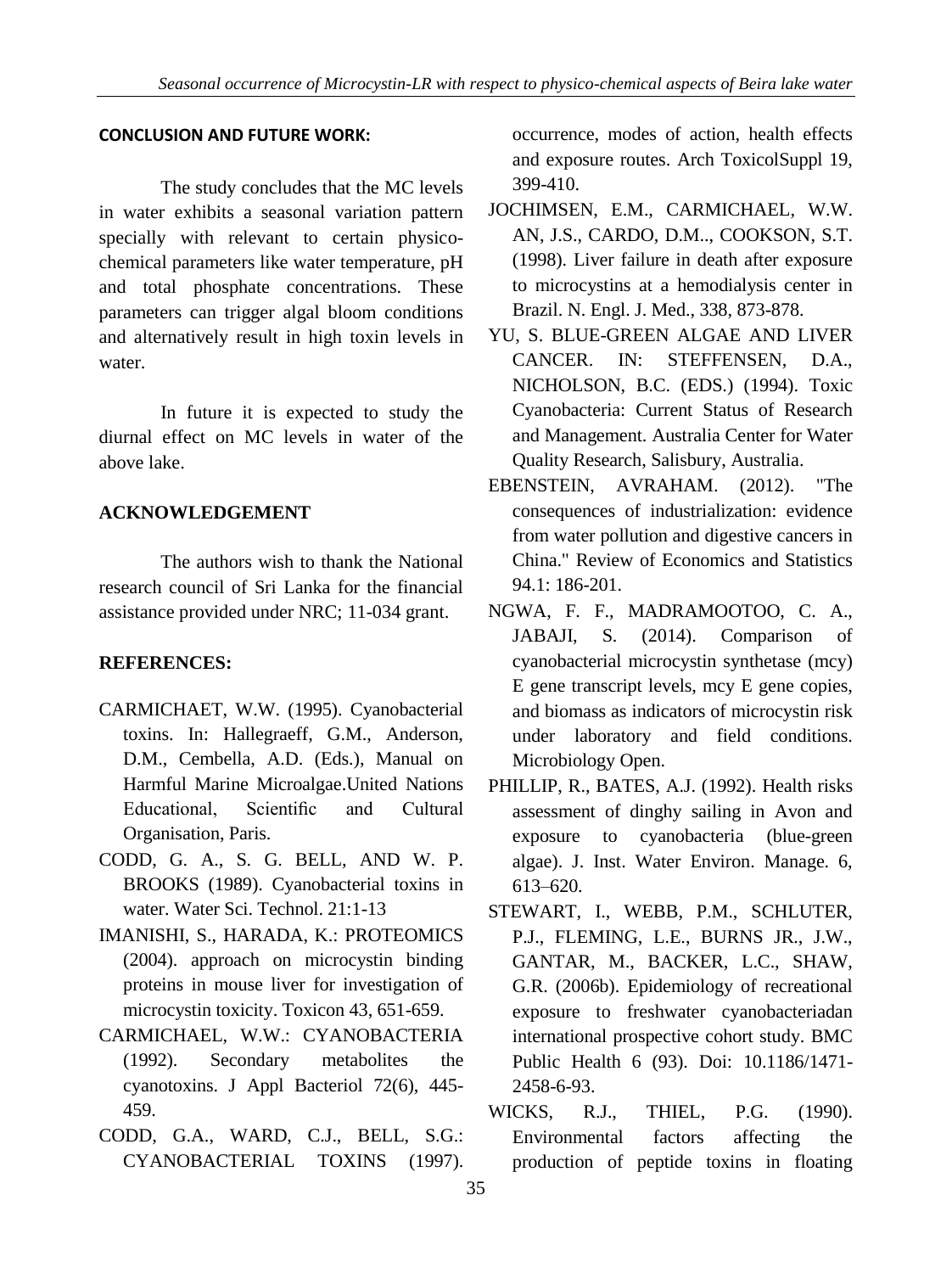scums of the cyanobacterium Microcystis aeruginosa in a hypertrophic African reservoir. Environ. Sci. Technol. 24: 1413- 1418

- SIVONNEN,K. (1990). Effects of light, temperature, nitrate, orthophosphate, and bacteria on growth of and hepatotoxin production by Oscillatoria agardhii strains. Appl. Environ. Microbiol. 56: 2658-2666
- GORHAM, P. R.: TOXIC ALGAE. IN JACKSON, D. F. (ED.) (1964). Algae and Man. Plenum Press, pp. 307–36 New York,
- RUNNEGAR, M. T. C., FALCONER, I. R., JACKSON, A. R. B., MCINNES, A. (1983). Toxin production by Microcystis aeruginosa cultures. Toxicon (Suppl.) 3377
- VAN DER WESTHUIZEN, A. J., ELOFF, J. N. (1983). Effect of culture age and pH of culture medium on growth and toxicity of the blue-green alga *Microcystis aeruginosa*. Z. Pflanzenphysiol. 110:157-163
- WATANABE, M. F., OISHI, S. (1985). Effects of environmental factors on toxicity of a cyanobacterium (Microcystis aeruginosa) under culture conditions. Appl. Environ. Microbiol. 49, 1342–4
- OHTAKE, A., SHIRAI, M., AIDA, T., MORI, N., HARADA, K.-I., MATSUURA, K., SUZUKI, M. AND NAKANO, M. (1989). Toxicity of Microcystis species isolated from natural blooms and purification of the toxin. App. Environ. Microbiol. 55: 3202 – 3207
- CARMICHAEL, W.W.: ALGAL TOXINS. IN: CALLOW, J.A. (1986). Advances in Botanical Research. London: Academic Press. 47 – 101
- WATANABE, M. F., HARADA, K., MATSUURA, K., WATANABE, M., SUZUKI. M. (1989). Heptapeptide toxin production during the batch culture of two Microcystis species (Cyanobacteria). J. Appl. Phycol. 1:161-165
- CODD, G. A., POON, G. K. (1988). Cyanobacterial toxins, p. 283-296. In L. J. Rogers and J. R. Gallon (ed.), Biochemistry of the algae and cyanobacteria. Proceedings of the Phytochemistry Society of Europe, vol. 28. Oxford University Press, Oxford
- MAGANA-ARACHCHI, D.N., WANIGATUNGE, R.P., Jeyanandarajah, P. (2008). Setting up a Polymerase Chain Reaction Assay for the Detection of Toxic Cyanobacteria., Journal of National Science Foundation. 36(3):229-234
- SILVA, E.I.L., NAMARATHNE, S.Y., WEERASOORIYA, S.V.R., MUNAWEERA, L. (1996). Water analysis user friendly field / laboratory manual, Aj prints, Dehiwala, Sri lanaka
- ARVOLA, L. (1981). Spectrophotometric determination of chlorophyll-a and phaeopigments in ethanol extractions. Ann Bot Fennici. 18:221-227
- PRESCOTT, G. W. (1978). How to Know the Freshwater Phytoplankton, 3rd ed. Cambridge University Press, Cambridge, 348 pp
- LAWTON, L. A., EDWARDS, C., CODD, A. (1994). Extraction and high-performance liquid chromatographic method for the determination of microcystins in raw and treated waters. Analyst 119:1525-1530
- WHO GUIDELINES, Background document for development of Drinking-water Quality Cyanobacterial toxins: Microcystin-LR in Drinking-water
- HA, J.H., HIDAKA, T AND TSUNO, H. (2011 Feb.) Analysis of factors affecting the ratio of microcystin to chlorophyll-a in cyanobacterial blooms using real-time polymerase chain reaction. Environ Toxicol; 26(1): 21-8.
- OBERHOLSTER, P. J. (2004). Assessing genetic diversity and identification of